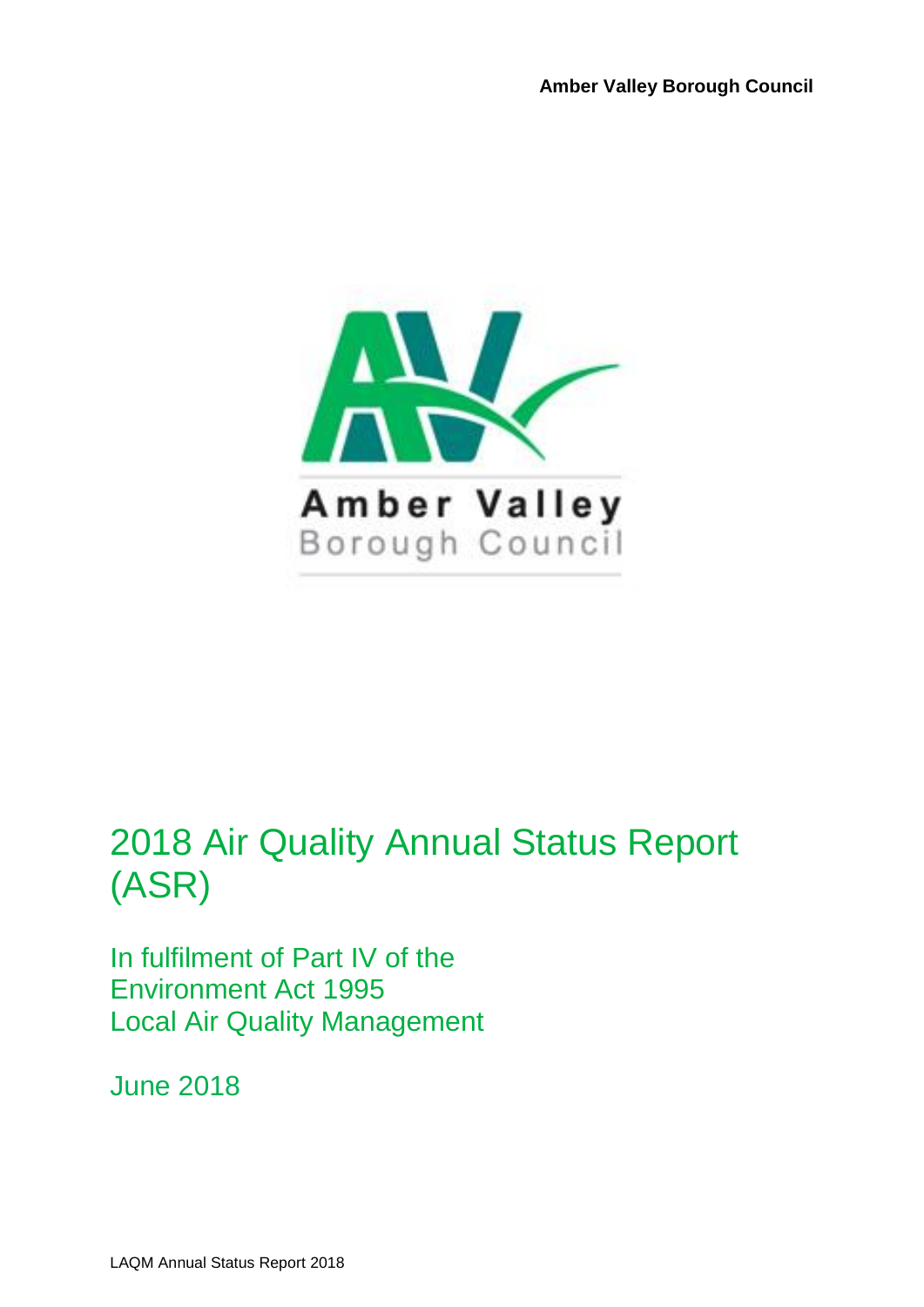| <b>Local Authority</b><br><b>Officer</b> | Rowena Bailey                                          |
|------------------------------------------|--------------------------------------------------------|
| Department                               | <b>Environment Unit</b>                                |
| <b>Address</b>                           | Town Hall, Market Place, Ripley, Derbyshire<br>DE5 3BT |
| Telephone                                | 01733 841335                                           |
| E-mail                                   | envadmin@ambervalley.gov.uk                            |
| <b>Report Reference</b><br>number        | AVBC ASR 2018                                          |
| Date                                     | 15 June 2018                                           |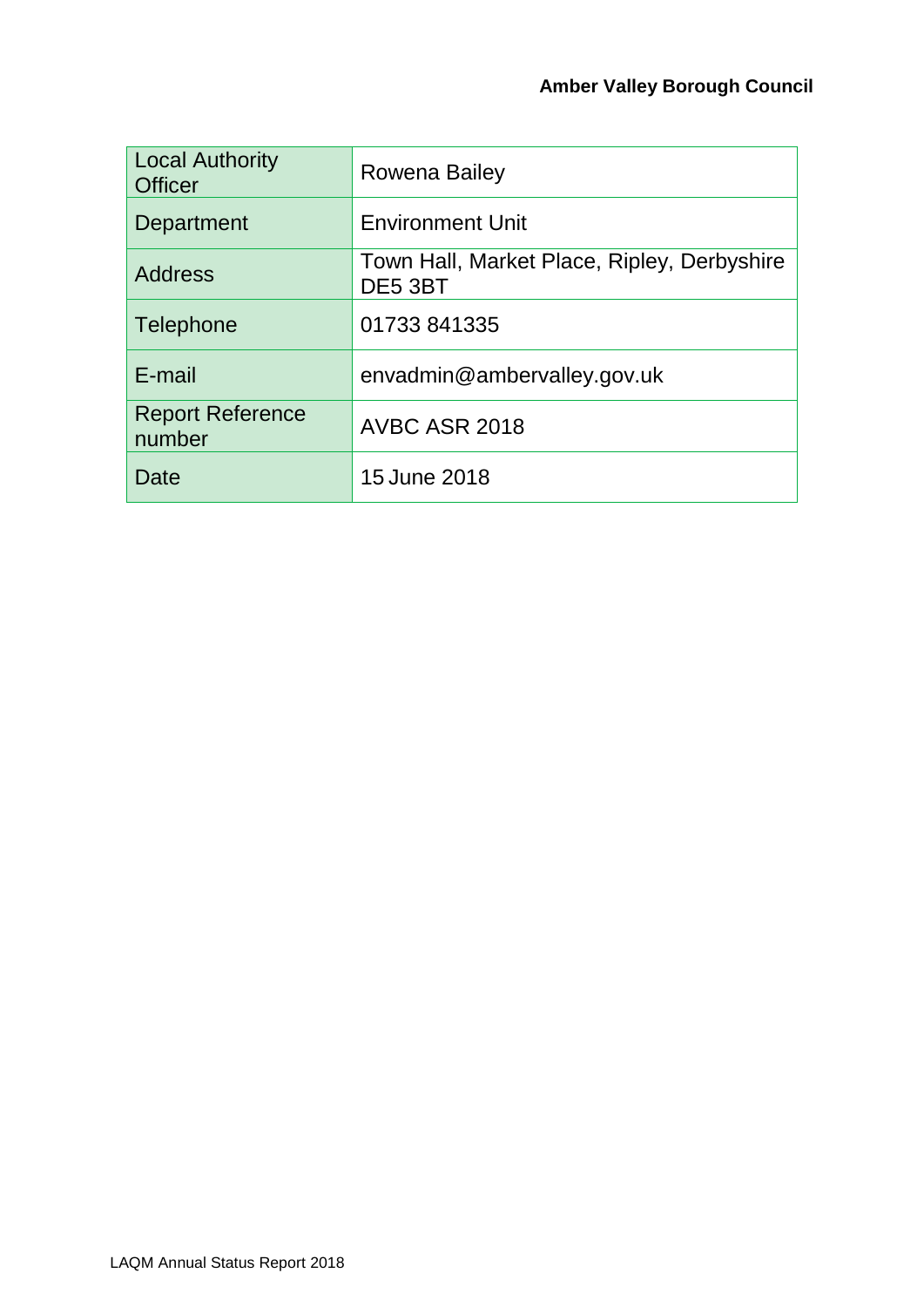## **Executive Summary: Air Quality in Our Area Air Quality in Amber Valley Borough**

Air pollution is associated with a number of adverse health impacts. It is recognised as a contributing factor in the onset of heart disease and cancer. Additionally, air pollution particularly affects the most vulnerable in society: children and older people, and those with heart and lung conditions. There is also often a strong correlation with equalities issues, because areas with poor air quality are also often the less affluent areas<sup>1,2</sup>.

The annual health cost to society of the impacts of particulate matter alone in the UK is estimated to be around £16 billion<sup>3</sup>.

Amber Valley Borough is semi-rural with four small towns as the main urban areas; it has no significant road links, no significant congestion problems or large industry. Air quality is generally good and no Air Quality Management Areas (AQMAs) have been declared.

There are no new major sources of emissions since the last Air Quality Status Report.

Amber Valley Borough Council works to improve air quality alongside other organisations in the Derbyshire Air Quality Working Group (DAQWG). DAQWG is currently developing an Air Quality Strategy 2018-2028 to protect public health through an ongoing and sustained improvement in Derbyshire's Air Quality.

#### **Actions to Improve Air Quality**

As air quality in Amber Valley Borough does not exceed the Air Quality Objectives the Council has not developed a specific programme or any targets for air quality improvements.

The following contribute to management of air quality in Amber Valley Borough:

• Regulation of industrial emissions- Local authorities regulate a range of industries that may cause local emissions to air and this work also forms part of our response to securing air quality in the district

l <sup>1</sup> Environmental equity, air quality, socioeconomic status and respiratory health, 2010

<sup>2</sup> Air quality and social deprivation in the UK: an environmental inequalities analysis, 2006

<sup>3</sup> Defra. Abatement cost guidance for valuing changes in air quality, May 2013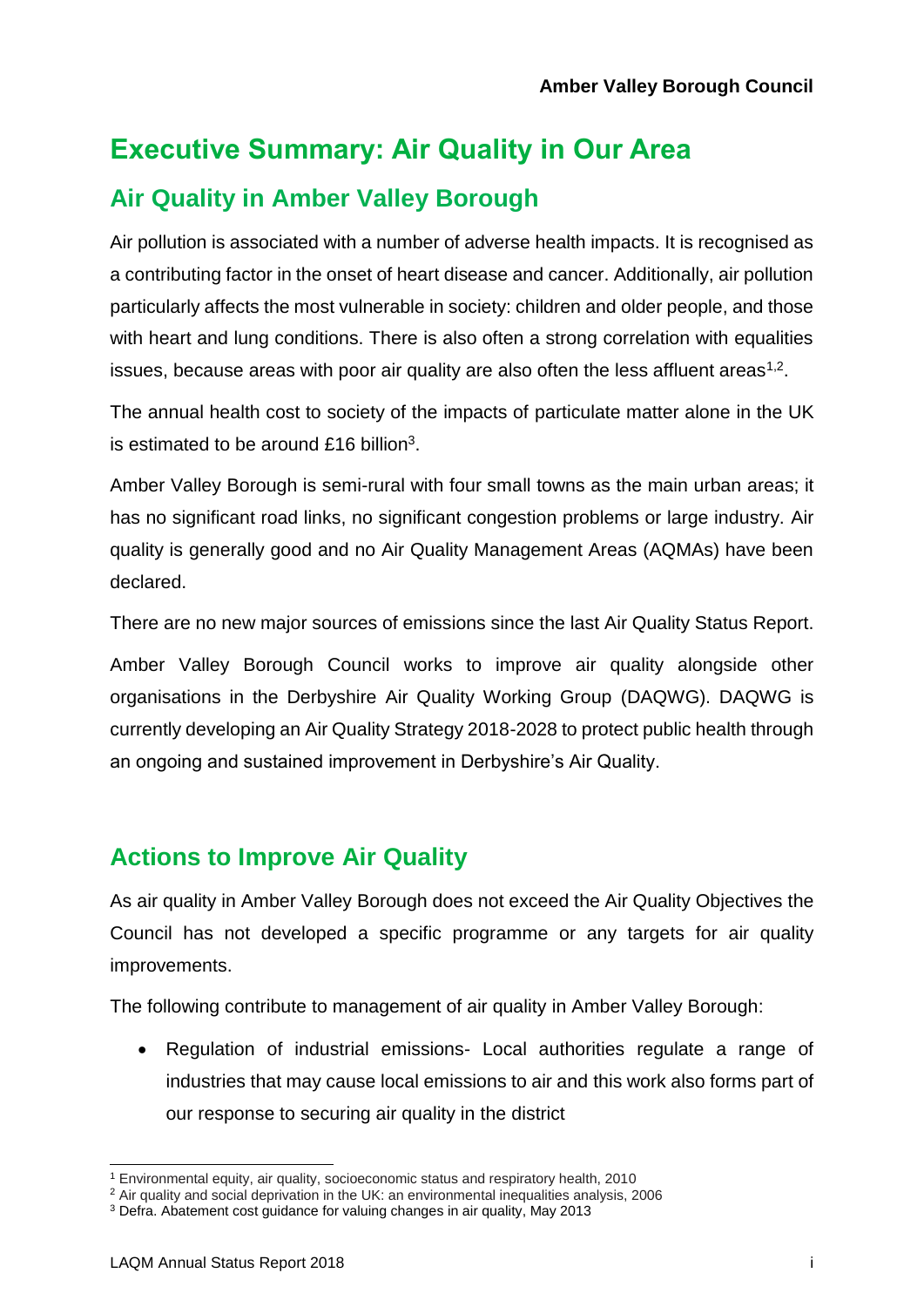- Planning and development- Officers of the Environment Unit at Amber Valley Borough Council are consulted on planning applications where the development is anticipated to give rise to concerns about air quality.
- Investigation of reports of dark smoke and smoke causing a statutory nuisance, including intervention where necessary
- Smoke control areas Amber Valley Borough has 28 Smoke Control Areas (SCA)

#### **Conclusions and Priorities**

Changes to the Local Air Quality Management (LAQM) approach place greater emphasis on action planning to bring forward improvements in air quality and to include local measures. Recognising this change in emphasis, Amber Valley Borough Council will continue to work with partners in the DAQWG. This working group, which comprises officers from a number of relevant disciplines at County Council, District councils and the voluntary sector, has been established for agreeing strategic priorities and ensuring collaborative action around air quality in the region.

#### **Local Engagement and How to Get Involved**

Amber Valley Borough Council has used it's website to promote actions which improve air quality, such as the recent Defra advice on the use of dry wood and smokeless fuel [\(www.ambervalley.gov.uk/council-and-democracy/council-news/press-releases-](http://www.ambervalley.gov.uk/council-and-democracy/council-news/press-releases-2017/domestic-wood-and-coal-burning)[2017/domestic-wood-and-coal-burning\)](http://www.ambervalley.gov.uk/council-and-democracy/council-news/press-releases-2017/domestic-wood-and-coal-burning).

In addition, the Council engages with the public on matters relating to air quality through, for example, dialogue with local interest groups and interested individuals.

In the future, it is anticipated that further public information initiatives will be developed through the DAQWG.

One of the key sources of localised air pollution is road traffic. Some of the things you can do to help reduce emissions from road traffic are:

- Use your car less and use public transport when you can
- Make short trips on foot or by bike
- Avoid driving during congested peak traffic periods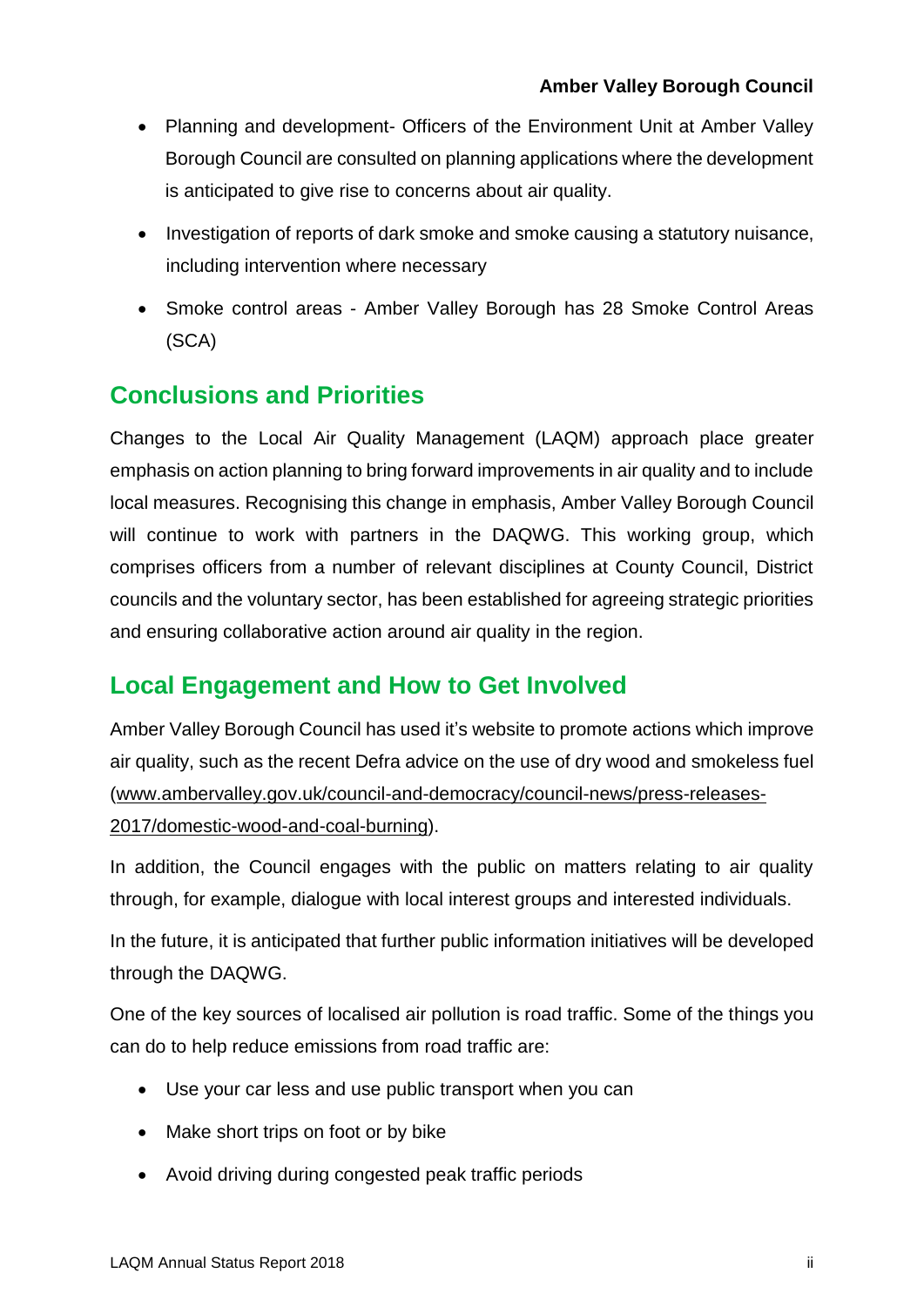- Car share whenever possible
- Adapt your driving style to improve energy efficiency. More information is available at [www.energysavingtrust.org.uk/travel/driving-advice](http://www.energysavingtrust.org.uk/travel/driving-advice)
- Use a low emission vehicle such as an electric or hybrid car

Heating systems for homes and other buildings can also be a source of air pollution. Combustion of fuels such as coal, oil, gas and wood all result in emissions to air. Some of the things you can do to reduce emissions to air from domestic heating are:

- Be as energy efficient as possible by insulating your home
- Upgrade boilers to more efficient boilers with lower  $NO<sub>x</sub>$  and carbon emissions
- Use electric heating powered by non-combustion forms of renewable energy
- More information on this and links to other resources are available at [www.uk](https://uk-air.defra.gov.uk/)[air.defra.gov.uk](https://uk-air.defra.gov.uk/)
- Domestic burning of solid fuel is the largest source of small particulate air pollution (PM2.5) in the UK. Smokeless fuel or dry wood have lower emissions than house coal or unseasoned wet wood.

Amber Valley Borough has 28 Smoke Control Areas (SCA) where smoke emissions from chimneys are controlled by requiring the use of smokeless fuel or using 'exempt appliances', that can burn other fuels without causing significant smoke emissions. If you would like to check if you are in an SCA see the 'My Property' section of Amber Valley Borough Council's website [\(www.ambervalley.gov.uk/utilities/my-property\)](http://www.ambervalley.gov.uk/utilities/my-property).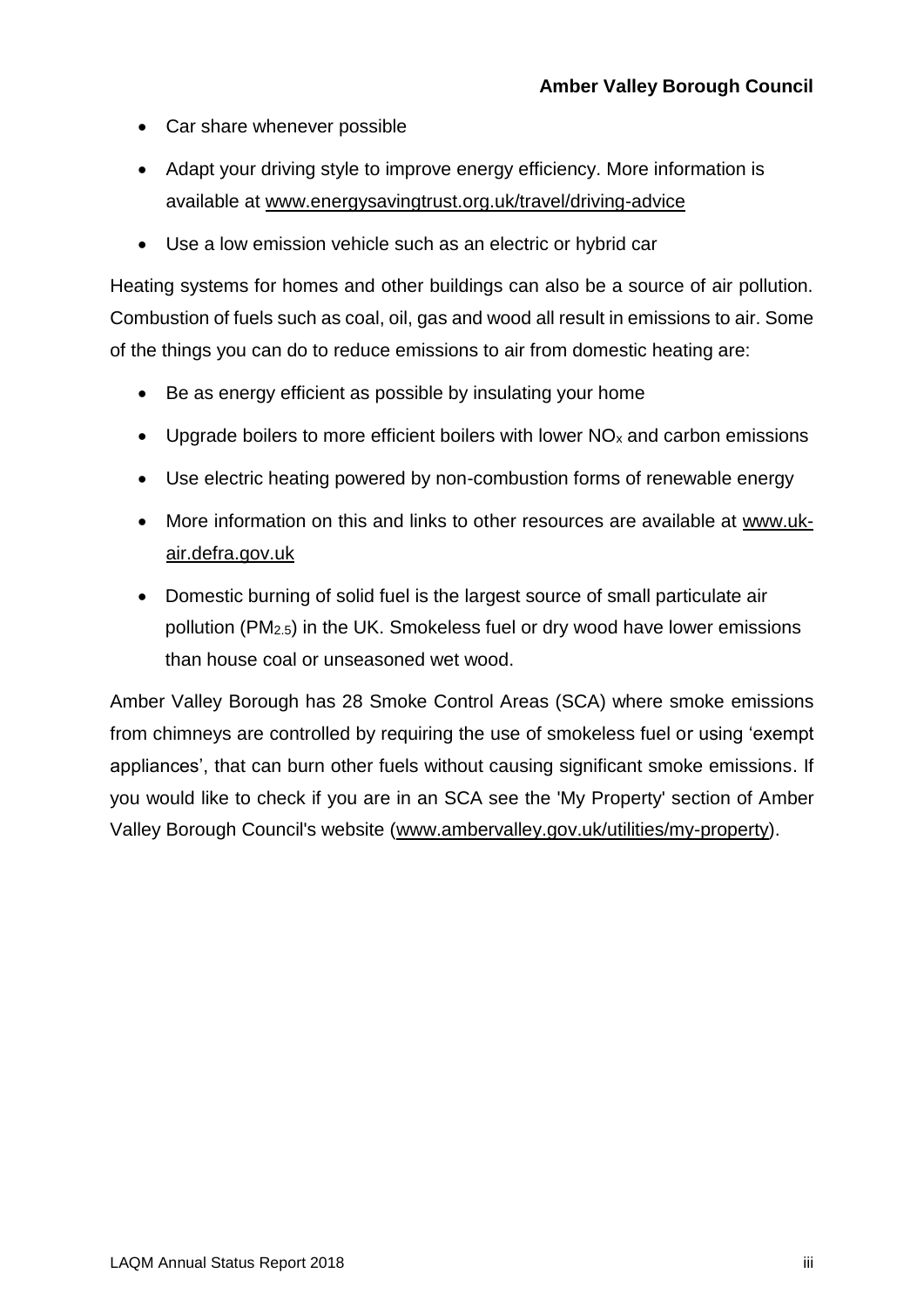## **Table of Contents**

| 1            |                                                             |                                                                           |  |  |
|--------------|-------------------------------------------------------------|---------------------------------------------------------------------------|--|--|
| $\mathbf{2}$ |                                                             |                                                                           |  |  |
|              | 2.1                                                         |                                                                           |  |  |
|              | 2.2                                                         | Progress and Impact of Measures to address Air Quality in Amber Valley  3 |  |  |
|              | 2.3                                                         | $PM_{2.5}$ – Local Authority Approach to Reducing Emissions and/or        |  |  |
|              |                                                             |                                                                           |  |  |
| 3            | Air Quality Monitoring Data and Comparison with Air Quality |                                                                           |  |  |
|              |                                                             |                                                                           |  |  |
|              | 3.1                                                         |                                                                           |  |  |
|              |                                                             |                                                                           |  |  |
|              |                                                             |                                                                           |  |  |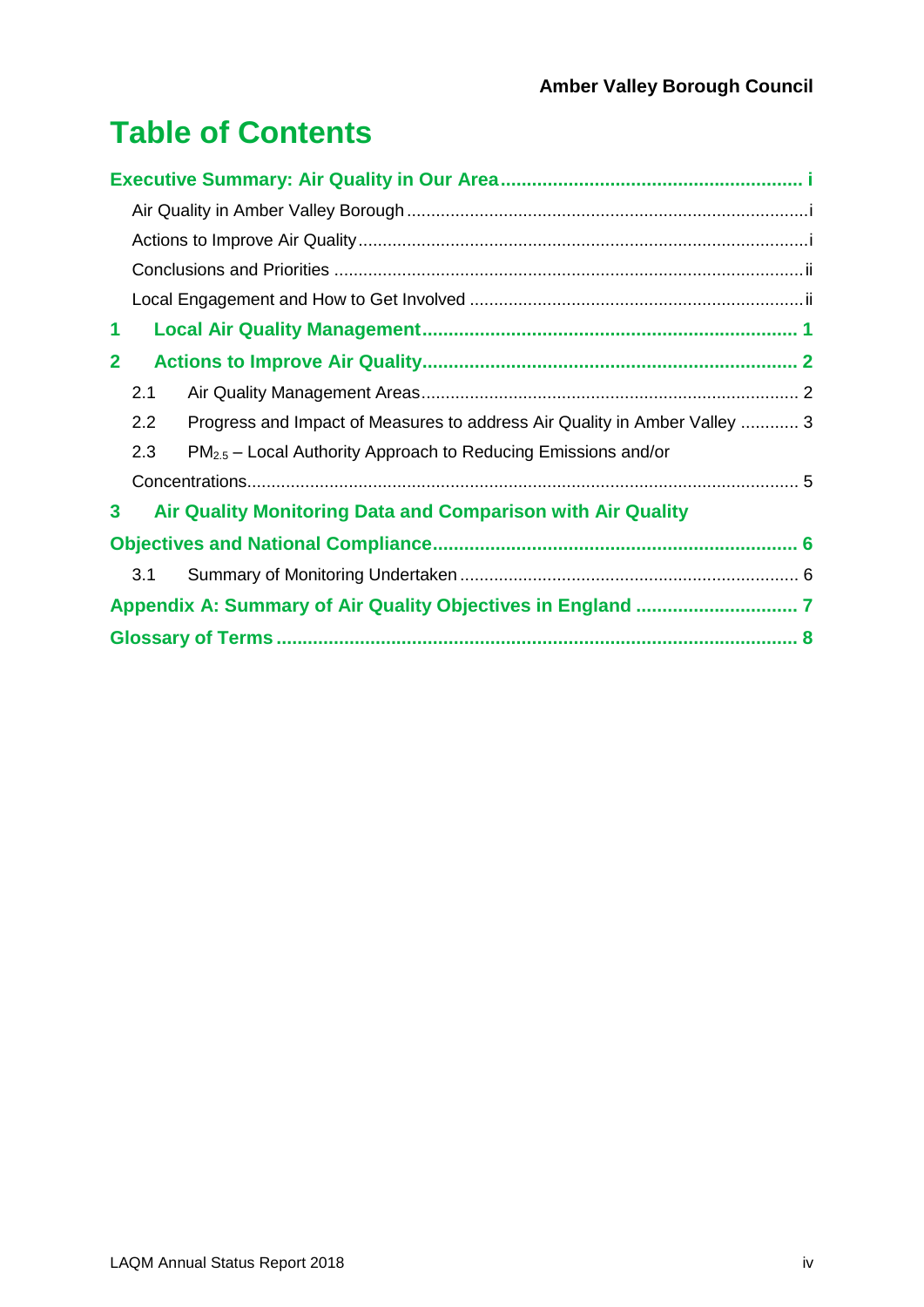### **1 Local Air Quality Management**

This report provides an overview of air quality in Amber Valley during 2017. It fulfils the requirements of Local Air Quality Management (LAQM) as set out in Part IV of the Environment Act (1995) and the relevant Policy and Technical Guidance documents.

The LAQM process places an obligation on all local authorities to regularly review and assess air quality in their areas, and to determine whether or not the air quality objectives are likely to be achieved. Where an exceedance is considered likely the local authority must declare an Air Quality Management Area (AQMA) and prepare an Air Quality Action Plan (AQAP) setting out the measures it intends to put in place in pursuit of the objectives. This Annual Status Report (ASR) is an annual requirement showing the strategies employed by Amber Valley Borough Council to improve air quality and any progress that has been made.

The statutory air quality objectives applicable to LAQM in England can be found in [Table A.1](#page-12-0) in Appendix A.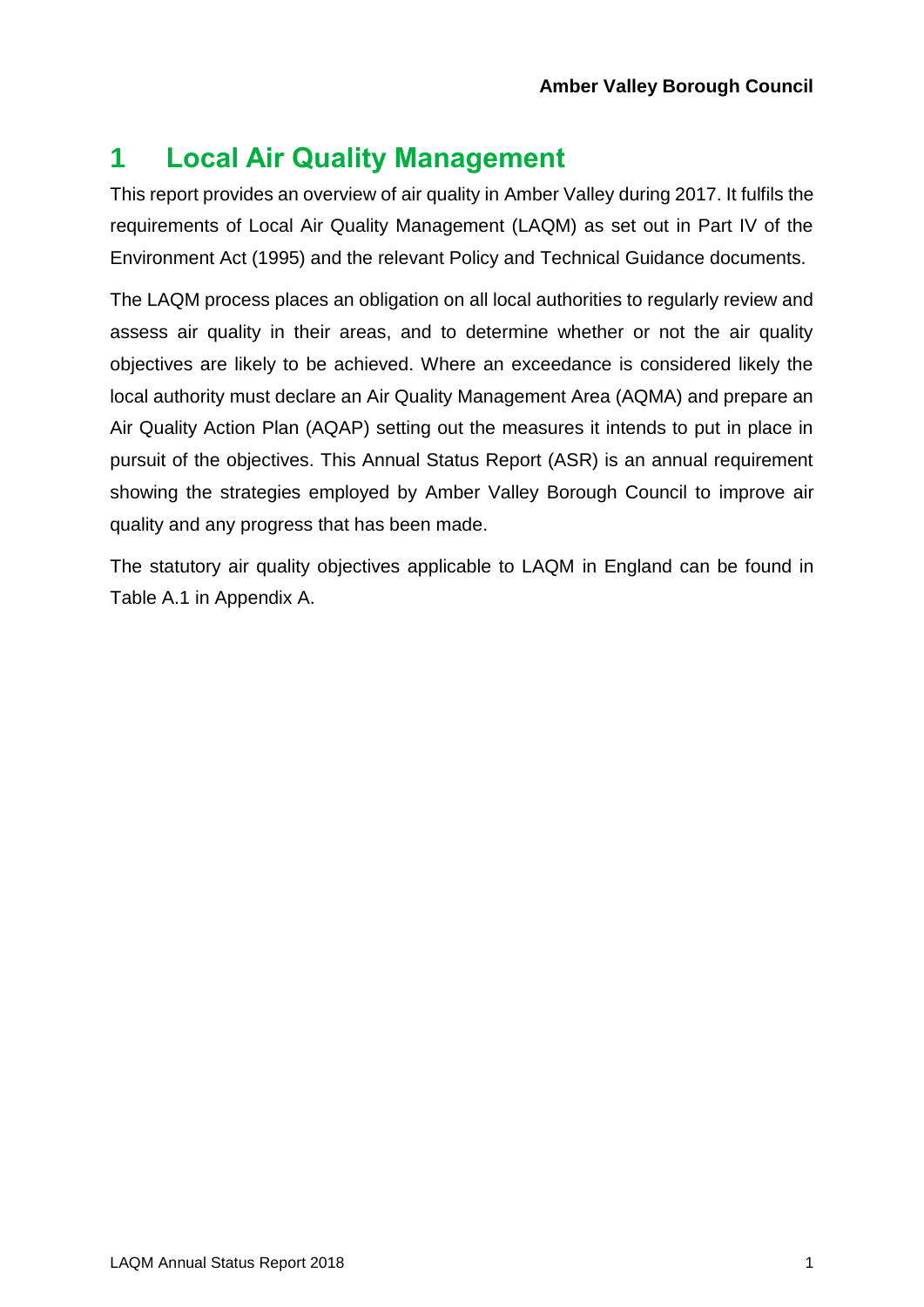### **2 Actions to Improve Air Quality**

#### **2.1 Air Quality Management Areas**

Air Quality Management Areas (AQMAs) are declared when there is an exceedance or likely exceedance of an air quality objective. After declaration, the authority must prepare an Air Quality Action Plan (AQAP) within 12-18 months setting out measures it intends to put in place in pursuit of compliance with the objectives.

Amber Valley Borough Council has not previously declared, nor does not currently have, any AQMAs.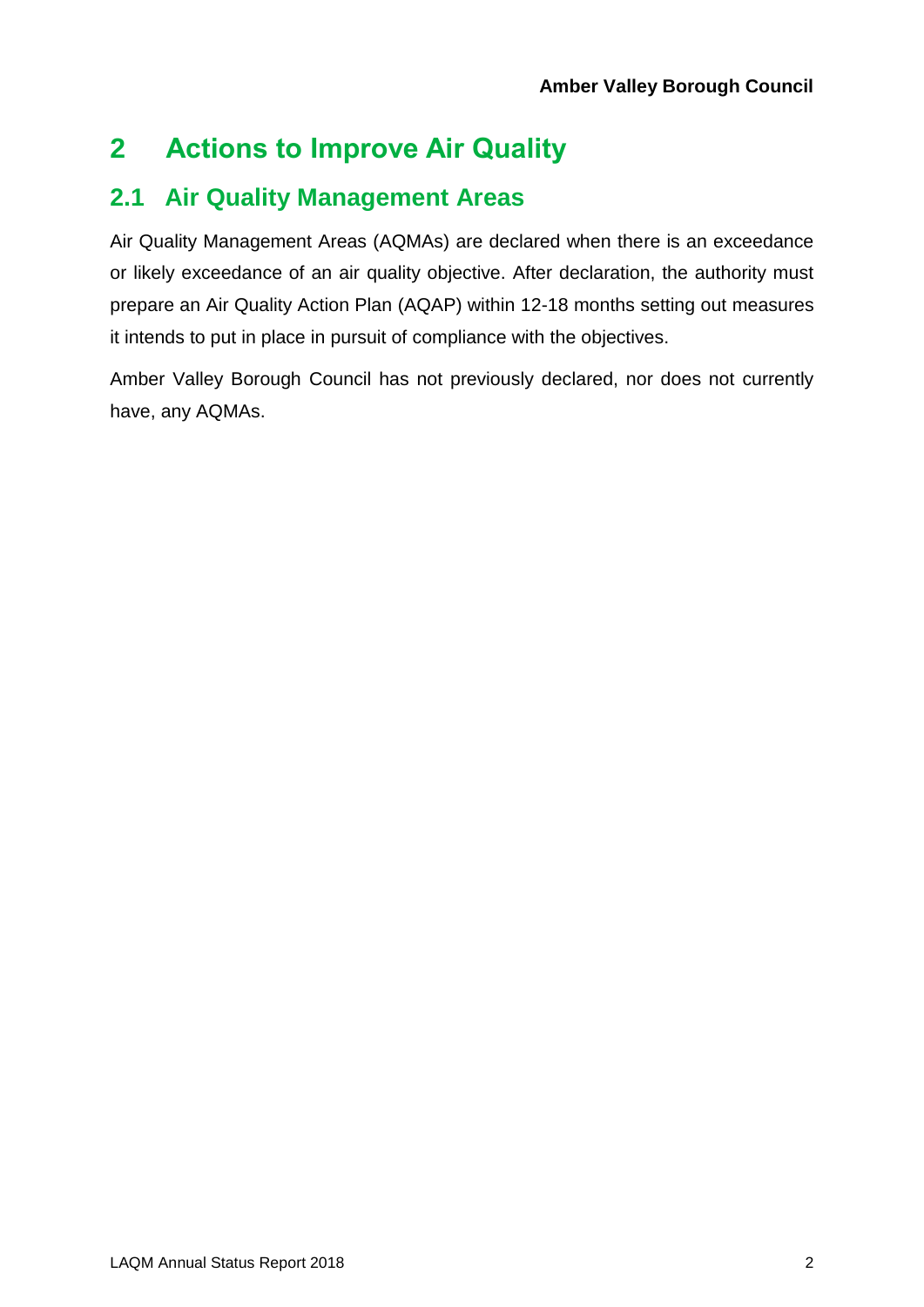#### **2.2 Progress and Impact of Measures to address Air Quality in Amber Valley**

Defra's appraisal of last year's ASR concluded that:

- On the basis of the evidence provided by the local authority the conclusions reached were acceptable for all sources and pollutants.
- Progress with this collaboration with partners in the Derbyshire County and City Air Quality Working Group should be reported on in the next appraisal.
- The local authority should consider routine monitoring of  $NO<sub>2</sub>$  with diffusion tubes, if concerns arise about declining air quality.

Amber Valley Borough Council will continue work with partners in the Derbyshire County and City Air Quality Working Group (now referred to as the Derbyshire Air Quality Working Group), benefiting from the strategic overview and collaborative working. The group has been preparing a Joint Derbyshire County and Derby City Air Quality Strategy 2018-2028 and guidance for local planners to secure local air quality where development is proposed. These documents have been drafted and are currently being reviewed.

Over the reporting year of 2017, Amber Valley Borough Council also took the following measures:

• The preparation of material for residents to provide more information on air quality and the actions they can take to reduce their emissions via the Amber Valley Borough Council website, council news and social media. This information has not yet been widely distributed and so there is no assessment of any outcomes of this action to date, but it is anticipated that the outcome of making residents more aware of their own role in improving air quality will be behaviour change that will contribute to a reduction in air pollution.

The Council continues to take broad action through:

• Local Authority Pollution Prevention and Control (Environmental Permitting) - Local Authorities regulate Part A2 and B activities, which involve emissions to air.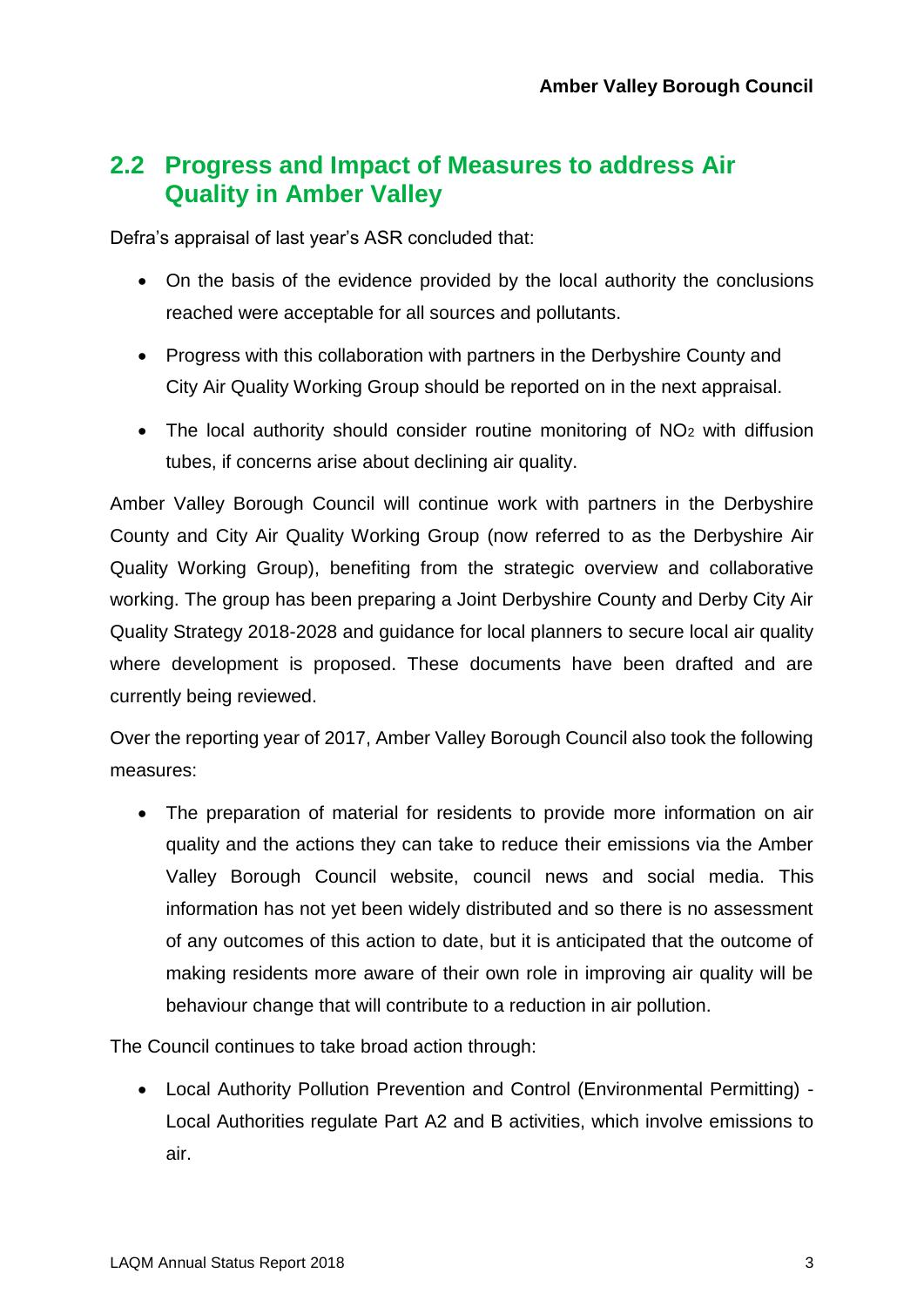- Planning and development- Officers of the Environment Unit at Amber Valley Borough Council are consulted on planning applications where development may significantly affect traffic, introduce new point sources of pollution, expose people to existing sources of air pollutants or produce dust during construction.
- Investigation of reports of dark smoke and smoke causing a statutory nuisance, including intervention where necessary.
- Smoke control areas Amber Valley Borough has 28 Smoke Control Areas (SCA).
- Addressing residents' concerns about air quality and advising local groups who have an interest in air quality.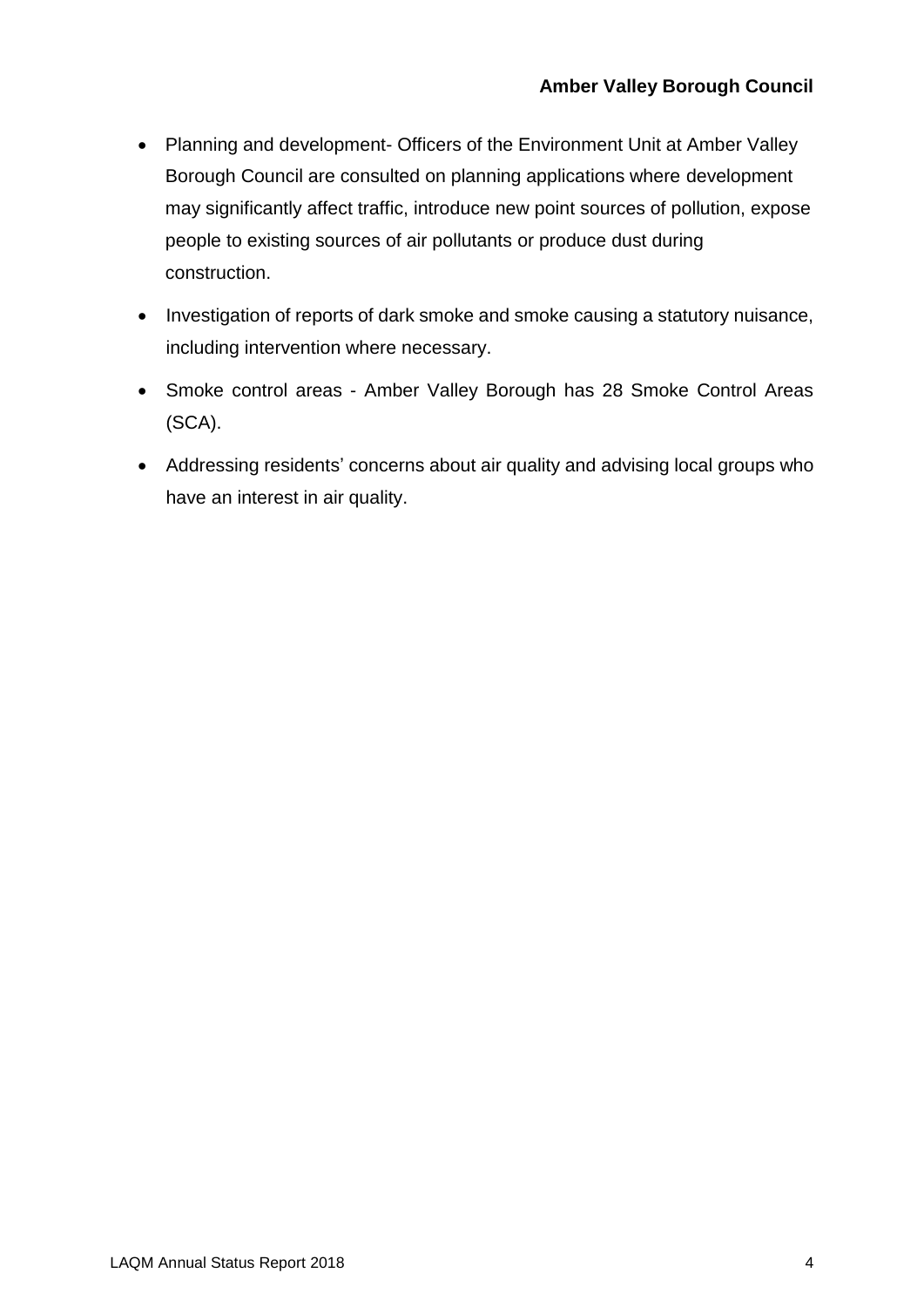#### **2.3 PM2.5 – Local Authority Approach to Reducing Emissions and/or Concentrations**

As detailed in Policy Guidance LAQM.PG16 (Chapter 7), local authorities are expected to work towards reducing emissions and/or concentrations of PM2.5 (particulate matter with an aerodynamic diameter of 2.5µm or less). There is clear evidence that PM<sub>2.5</sub> has a significant impact on human health, including premature mortality, allergic reactions, and cardiovascular diseases.

Amber Valley Borough Council is not currently taking specific measures to address PM2.5, but the measures described in Section 2.2 will contribute towards reducing  $PM<sub>2.5</sub>$ 

The government's aim outlined in the draft Clean Air Strategy 2018<sup>4</sup> is to reduce particulate matter emissions by 30% by 2020, and by 46% by 2030. Over the next year we will research and consider further actions which could contribute towards achieving this target.

Domestic burning of solid fuel is the largest source of PM2.5 in the UK. Actions to reduce emissions from domestic burning are outlined in the draft Clean Air Strategy 2018 and we await further details of the legislation to prohibit the sale of the most polluting fuels and the new powers to local authorities to take action in areas of high pollution.

l <sup>4</sup> Defra. Clean Air Strategy 2018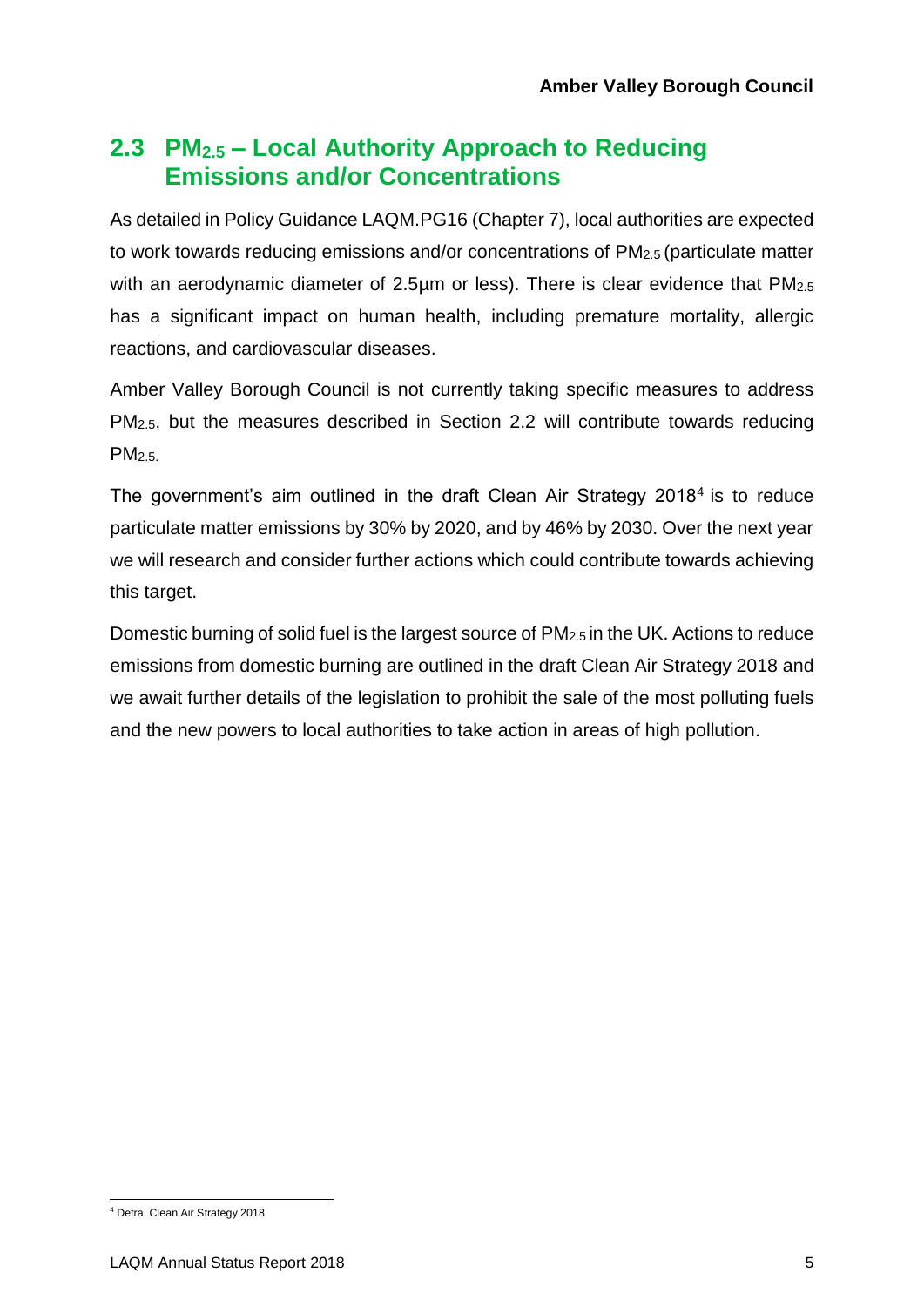## **3 Air Quality Monitoring Data and Comparison with Air Quality Objectives and National Compliance**

### **3.1 Summary of Monitoring Undertaken**

Previous Updating and Screening Assessment Reports and Progress Reports for Air Quality in Amber Valley concluded that the cost of a monitoring programme could not be justified based on the very low likelihood that National Air Quality Objectives would be breached in the borough. As such there is no new monitoring data.

Traffic flow and background air quality data for 2016 were used to predict nitrogen dioxide (NO2) and PM<sup>10</sup> concentrations at 17 receptor locations near to road links likely to have the highest pollutant levels. The results of this modelling showed that there were no areas that were likely to exceed the air quality objectives*.*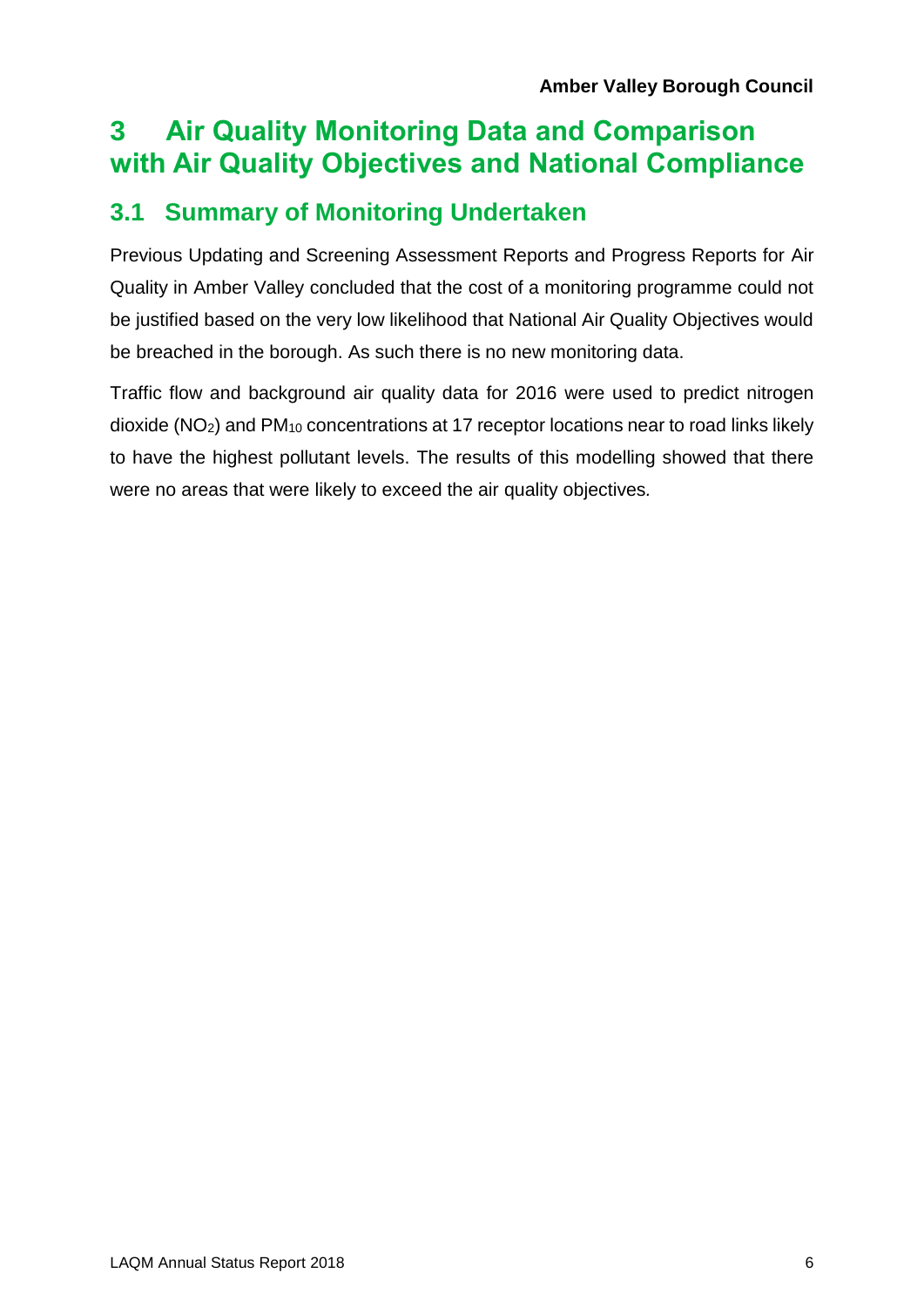## **Appendix A: Summary of Air Quality Objectives in England**

#### <span id="page-12-0"></span>**Table A.1 – Air Quality Objectives in England**

|                                              | Air Quality Objective <sup>5</sup>                                           |                    |  |
|----------------------------------------------|------------------------------------------------------------------------------|--------------------|--|
| <b>Pollutant</b>                             | <b>Concentration</b>                                                         | <b>Measured as</b> |  |
| Nitrogen Dioxide                             | 200 $\mu$ g/m <sup>3</sup> not to be exceeded more<br>than 18 times a year   | 1-hour mean        |  |
| (NO <sub>2</sub> )                           | 40 $\mu$ g/m <sup>3</sup>                                                    | Annual mean        |  |
| <b>Particulate Matter</b>                    | 50 $\mu$ g/m <sup>3</sup> , not to be exceeded more<br>than 35 times a year  | 24-hour mean       |  |
| $(PM_{10})$                                  | 40 $\mu$ g/m <sup>3</sup>                                                    | Annual mean        |  |
|                                              | 350 µg/m <sup>3</sup> , not to be exceeded more<br>than 24 times a year      | 1-hour mean        |  |
| <b>Sulphur Dioxide</b><br>(SO <sub>2</sub> ) | 125 $\mu$ g/m <sup>3</sup> , not to be exceeded more<br>than 3 times a year  | 24-hour mean       |  |
|                                              | 266 $\mu$ g/m <sup>3</sup> , not to be exceeded more<br>than 35 times a year | 15-minute mean     |  |

l

<sup>&</sup>lt;sup>5</sup> The units are in microgrammes of pollutant per cubic metre of air ( $\mu$ g/m<sup>3</sup>).